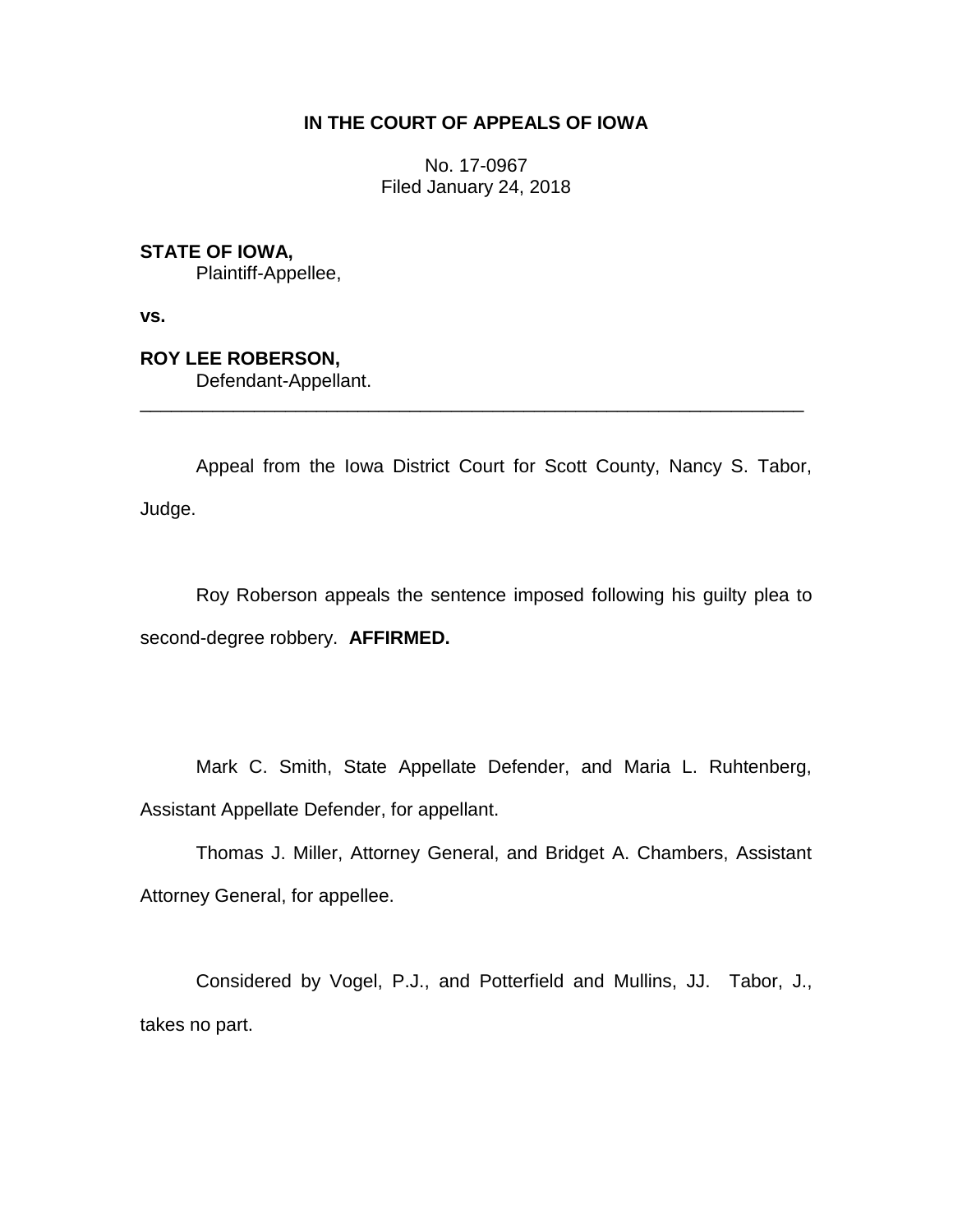## **MULLINS, Judge.**

Roy Roberson appeals the sentence imposed following his guilty plea to second-degree robbery. He contends the sentencing court abused its discretion when it failed to adequately consider mitigating factors regarding the circumstances in which the crime was committed, namely that he committed the crime to support his family and he did not intend to hurt anyone, as he brandished a fake weapon.

In imposing sentence, the court stated it considered Roberson's "quite extensive" criminal history, "the impact of the offense on the victim and others," and Roberson's "intensive risk for future violence and . . . victimization." *See*  Iowa Code §§ 901.11(3), 902.12(3) (2017). In addition, the court noted its recognition that Roberson may not have intended to hurt anyone and that he and his family have been impacted by the crime; the court also noted it reviewed and considered Roberson's presentence investigation report, which included, among other things, Roberson's statement that he committed the crime to support himself and his family. *See id.* § 901.3(1)(g); *State v. Witham*, 583 N.W.2d 677, 678 (Iowa 1998) ("A sentencing court is to consider any mitigating circumstances relating to a defendant.").

The court expressly noted its consideration of the sentencing factors contained in Iowa Code section 901.11(3). It implicitly noted its consideration of the mitigating factors Roberson contends it failed to consider. The fact that the court did not discuss the mitigating factors as extensively as the aggravating factors in its sentencing colloquy does not show that the court abused its discretion; it only shows that the court appropriately exercised its discretion in

2